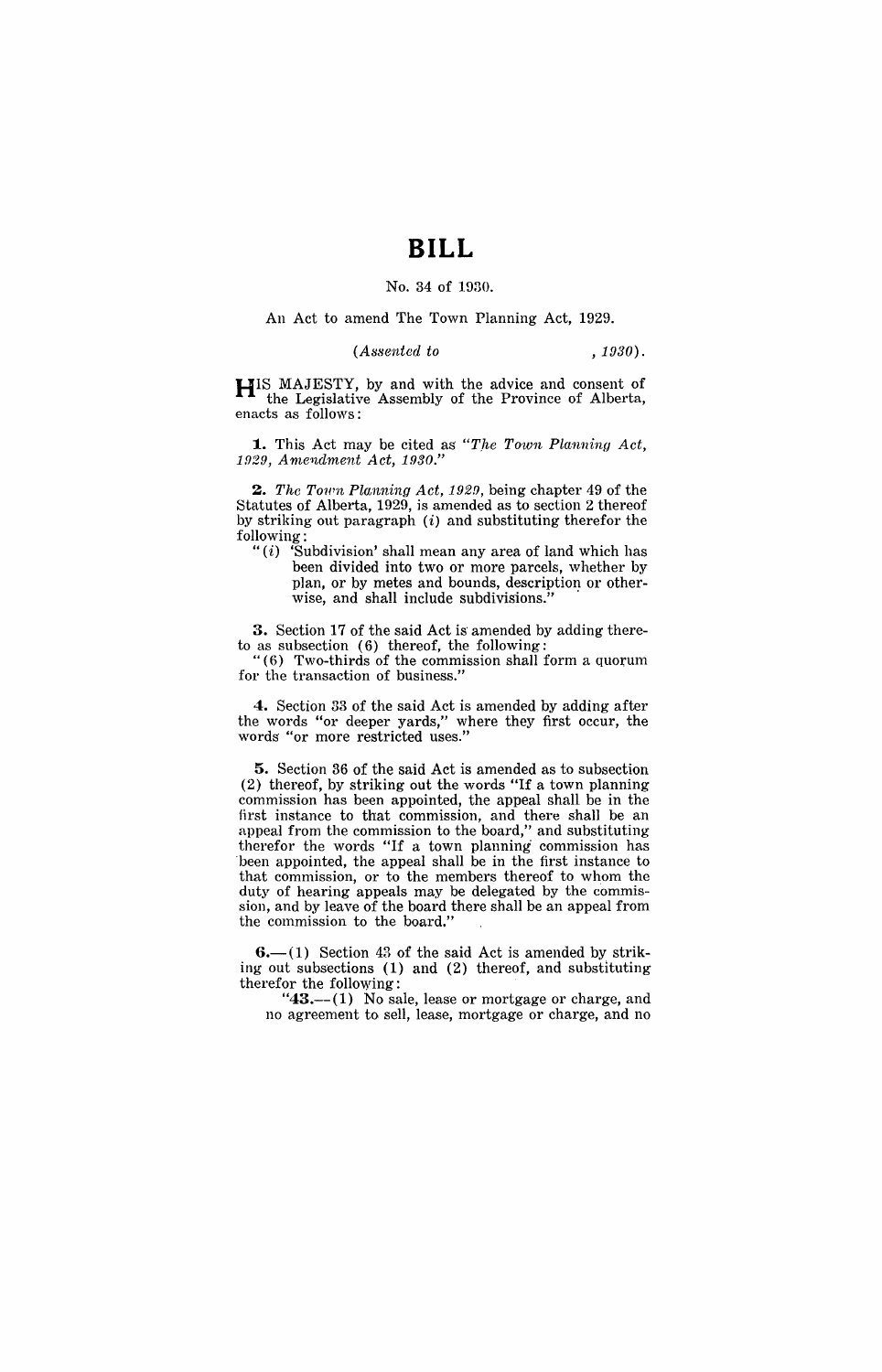other document or act which would, but for this section, effect the voluntary transfer of an interest in any small parcel of land, as hereinafter defined, which was not a separate parcel immediately prior to the execution of the document or completion of the act, shall be effectual to pass any interest either at law or in equity in such parcel until the same has been approved by the board.

"(2) The approval may be given at any time, either before or after the execution of the document or completion of the act, and by such person or persons in such manner and upon such conditions as may be from time to time prescribed by regulation of the board.

- $(2a)$  'Small parcel' in this section shall mean-
	- " $(a)$  a parcel of land which contains less than one acre; and also
	- " $(b)$  with respect to land within the boundaries of any city, town or village, or situated within two miles of the same, a parcel of land containing less than eleven acres.
- "(2b) 'Separate parcel' in this section shall mean-
	- " $(a)$  a parcel which is the subject matter of a separate certificate of title; and also
	- " $(b)$  a parcel which is a lot in a plan of subdivision duly registered in the proper Land Titles Office; and also
	- "(c) a parcel, which is not within paragraphs  $(a)$ and  $(b)$ , but which is at the date of the execution of the document or completion of the act a parcel distinct from the adjacent parcels by reason of separate ownership or occupation, and was such a parcel immediately prior to the passing of this Act.

*"(2c)* The registrar shall not make any registration (by way of caveat or otherwise) of or founded upon any document or act, of the nature specified in subsection  $(1)$ , without the approval of the board, but should any such registration be effected, it shall be good and effectual for all purposes.

*"(2d)* The previous subsections shall not apply to a lease or agreement to lease for a period of three years or less."

(2) This section shall have effect as from the twentieth day of March, one thousand, nine hundred and twenty-nine.

**7.** Section *65a* is added to the said Act as follows:

"G5a. The board may fix a quorum for its meetings, and may delegate such of its duties as may seem to it proper, to any person or persons."

8. Section *65b* is added to the said Act as follows:

*"65b.* The board may make regulations calculated to effect the objects of this Act."